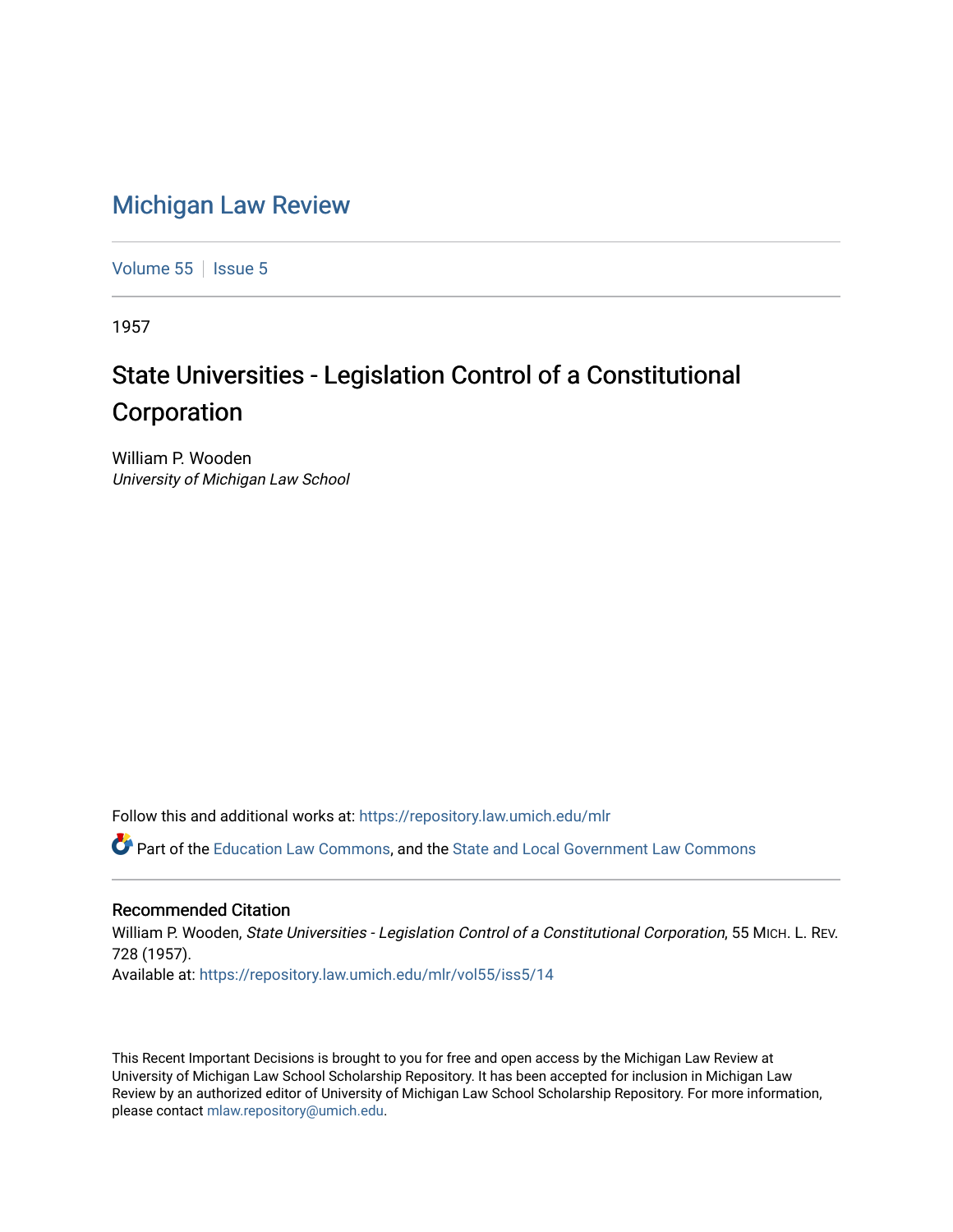STATE UNIVERSITIES--LEGISLATIVE CONTROL OF A CONSTITUTIONAL COR-PORATION-The Utah Constitution provides: "The location and establishment by existing laws of the University of Utah, and the Agricultural College are hereby confirmed, and all the rights, immunities, franchises and endowments heretofore granted or conferred, are hereby perpetuated unto said University and Agricultural College respectively."<sup>1</sup> Relying on this provision, plaintiff university brought an action against the State Board of Examiners and other agencies of the state to obtain a declaratory judgment that this clause put complete control of the university in its board of regents, thereby preventing the state legislature from delegating any powers of control to other state agencies or officials. Plaintiff also sought to have defendants enjoined from ever exercising such powers. The trial court found for the plaintiff, ruling that the university was a constitutional corporation free from control by the defendants. On appeal, *held,* reversed and remanded. This clause of the constitution when interpreted in the light of prior territorial legislation does not give the plaintiff the status of a constitutional corporation, free from legislative control. *University of Utah v. Board of Examiners,* 4 Utah (2d) 408, 295 P. (2d) 348 (1956).

When a state constitution grants to a state university the authority to govern itself through its board of regents or a similar body, that university is generally classified as a constitutional corporation.2 It has been said that such universities " $\dots$  constitute a fourth branch of the government, coordinate in some respects with the executive, legislative, and judicial

1 UTAH CoNsr., art. X, §4.

<sup>2</sup> For general references to constitutional provisions, statutes, decisions, and background in this general area, see: ELLIOTI AND CHAMBERS, THE COLLEGES AND THE COURTS (1936); ELLIOTI AND CHAMBERS, CHARTERS AND BASIC LAws OF SELECTED AMERICAN UNI-VERSITIES AND COLLEGES (1934). In the following list are the state universities which have the status of a constitutional corporation, the clause of the state constitutions which creates them, and the state's leading cases, if any, so construing the constitution: *Oklahoma Agricultural and Mechanical College;* OKLA. CoNsr., art. VI, §31; Trapp v. Cook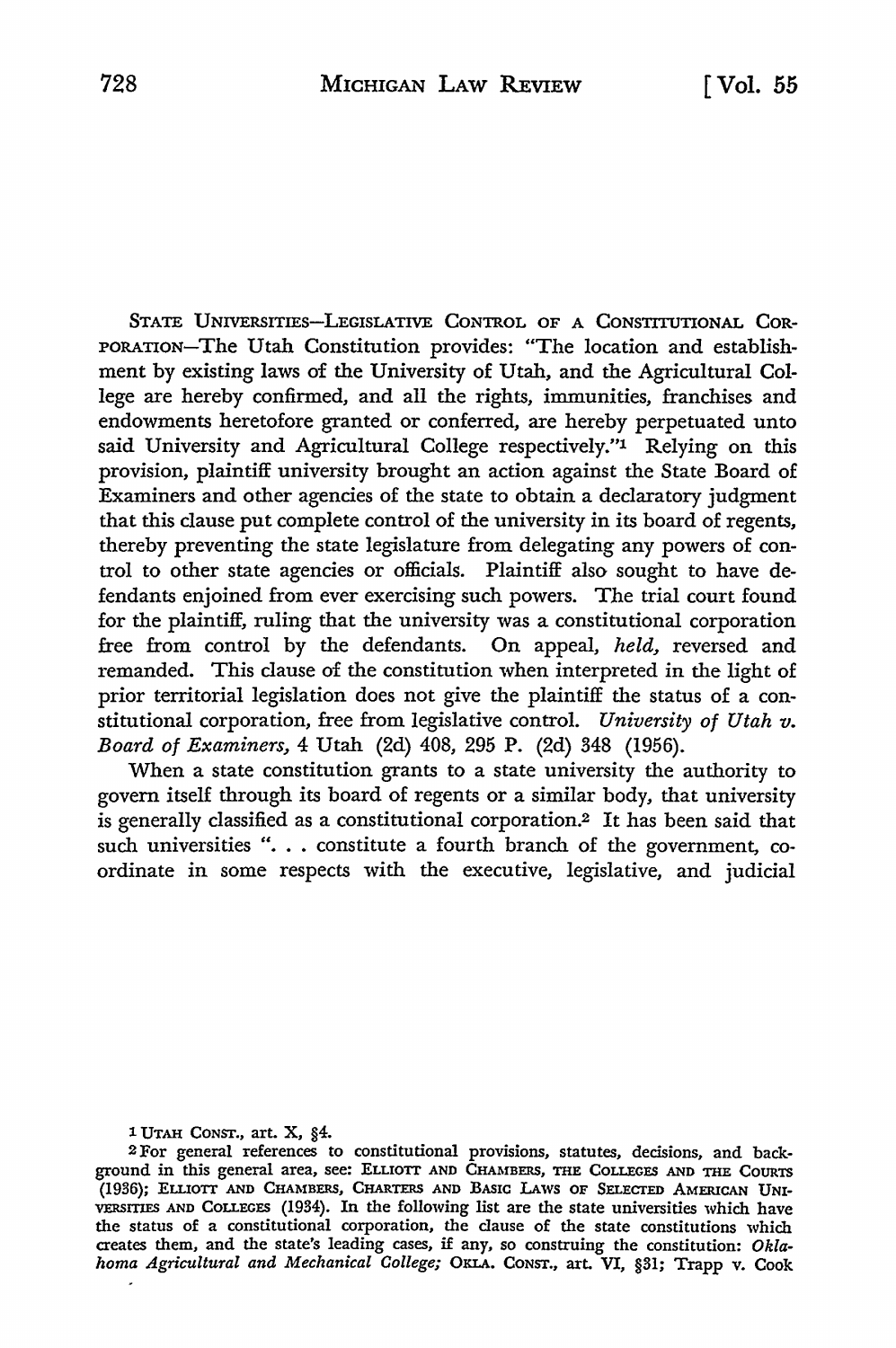branches.''3 In the principal case the court viewed the constitutional corporation as being more like an "independent province" than a "fourth branch" of the state government. The court reasoned that if it granted the university status as a constitutional corporation the school would not be subject to the laws enacted by the legislature, any conditions attached to appropriations would be void, and the university would have a "blank check" to spend all the university funds "without any semblence of supervision or control.''4 The possibility that the university might even have the power to destroy the solvency of the state was also interjected by the court. The principal case concluded that since such a result would subvert many other provisions of the constitution, it could not have been intended that the plaintiff university should be a constitutional corporation free from legislative control. Although the court's premise was that a constitutional corporation is an "independent province," it is to be noted that other jurisdictions have construed their constitutions as creating constitutional universities without treating such universities as unrestrained entities. One court has stated that, although the university is vested by the constitution with certain exclusive powers, this is not to say "that they are the rulers of an independent province or beyond the rule making power of the legislature.''5 Legislative enactments will prevail over the rules and regulations made by the university where the matter in question is not an exclusively university affair.6 While it must be recognized that the legislature's power to make appropriations to a constitutional university does not include and is separate from the power to control the affairs of such a university,7 the legislature can within reason attach conditions to its university appropriations.8 If a constitutional university accepts such conditioned funds, it is then bound by the conditions.9 There are not many decisions in this area, however, so the line between conditions the legislature can validly attach and those it cannot has not been drawn in a distinct fashion. Conditions which require the university to follow prescribed business and accounting procedures have generally been found to be

Constr. Co., 24 Okla. 850, 105 P. 667 (1909); *Michigan State University;* MICH. CoNsr., art. XI, §§7, 8; State Board of Agriculture v. Auditor General, 180 Mich. 349, 147 N.W. 529 (1914); *University of California;* CAL. CoNsr., art. IX, §9; Hamilton v. Regents of Univ. of Calif., 219 Cal. 663, 28 P. (2d) 355 (1934); *University of Colorado;* CoLO. CoNsr., art. IX, §14; *University of Idaho;* IDAHO CONST., art. IX, §10; State v. State Board of Education, 33 Idaho 415, 196 P. 201 (1921); *University of Michigan;* MICH. CoNsr., art. XI, §§3, 4, 5; Sterling v. Regents, llO Mich. 369, 68 N.W. 253 (1896); *University of Minnesota;*  MINN. CoNsr., art. VIII, §4; State v. Chase, 175 Minn. 259, 220 N.W. 951 (1928).

- 3 See CHAMBERS, THE COLLEGES AND THE COURTS 1936-40, 35 (1941).
- <sup>4</sup>Principal case at 439.
- <sup>5</sup>State v. Chase, note 2 supra, at 266.
- 6 Tolman v. Underhill, 39 Cal. (2d) 708, 249 P. (2d) 280 (1952).
- '1 See King v. Board of Regents, 65 Nev. 533 at 569, 200 P. (2d) 221 (1948).
- <sup>8</sup>State v. Chase, note 2 supra, at 268.

9Fanning v. Univ. of Minn., 183 Minn. 222, 236 N.W. 217 (1931); State v. State Board of Education, note 2 supra; Regents v. Auditor General, 167 Mich. 444, 132 N.W. 1037 (1911).